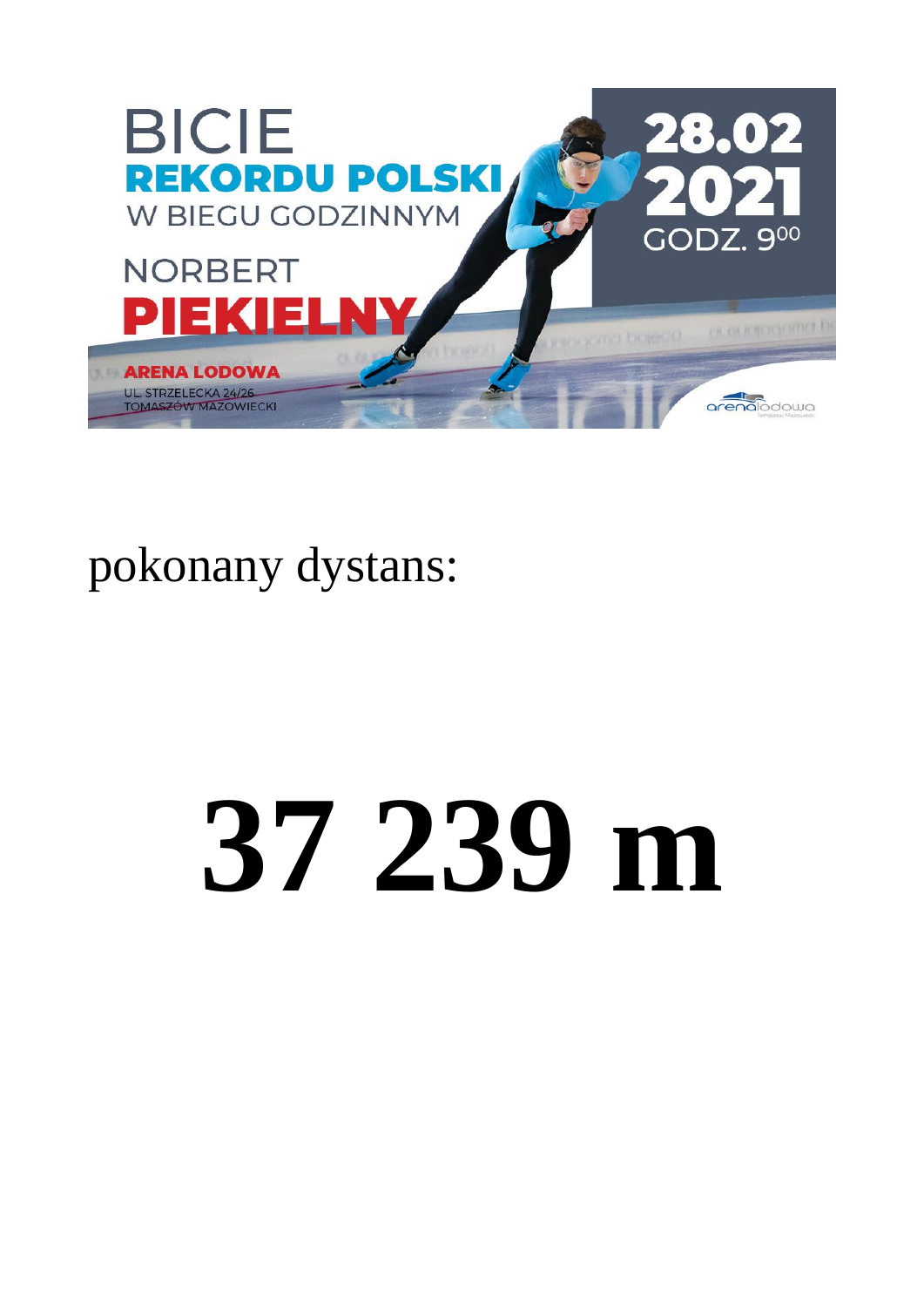# 21-02-28 10:09:37 **Puchar Polski FINAŁ - Wyścig godzinny Puchar Polski FINAŁ - Wyścig godzinny** Strona 1 z 3

Finish - Results

### Start: 21-02-28 9:00:03.54

| <b>Msce</b>          | <b>Numer</b> | <b>Tor</b>   | Id | Czas   | Chronometr | Roznica | Ost Lap | Do konca   | <b>Chip</b> |
|----------------------|--------------|--------------|----|--------|------------|---------|---------|------------|-------------|
| $\mathbf{1}$         | 53           | $\mathbf{1}$ |    | M37239 | 1:00:01.26 |         | 37.40   | 37239 3/50 | 53          |
| 1: 46.55 (46.55)     |              |              |    |        |            |         |         |            |             |
| 2: 1:24.05 (37.49)   |              |              |    |        |            |         |         |            |             |
| 3: 2:02.07 (38.02)   |              |              |    |        |            |         |         |            |             |
| 4: 2:40.73 (38.66)   |              |              |    |        |            |         |         |            |             |
| 5: 3:19.18 (38.44)   |              |              |    |        |            |         |         |            |             |
| 6: 3:57.50 (38.32)   |              |              |    |        |            |         |         |            |             |
| 7: 4:35.94 (38.43)   |              |              |    |        |            |         |         |            |             |
| 8: 5:14.48 (38.53)   |              |              |    |        |            |         |         |            |             |
| 9: 5:52.92 (38.44)   |              |              |    |        |            |         |         |            |             |
| 10: 6:31.13 (38.20)  |              |              |    |        |            |         |         |            |             |
| 11: 7:09.55 (38.42)  |              |              |    |        |            |         |         |            |             |
| 12: 7:48.01 (38.46)  |              |              |    |        |            |         |         |            |             |
| 13: 8:26.40 (38.38)  |              |              |    |        |            |         |         |            |             |
| 14: 9:04.91 (38.50)  |              |              |    |        |            |         |         |            |             |
| 15: 9:43.53 (38.62)  |              |              |    |        |            |         |         |            |             |
| 16: 10:21.83 (38.29) |              |              |    |        |            |         |         |            |             |
| 17: 11:00.13 (38.30) |              |              |    |        |            |         |         |            |             |
| 18: 11:38.41 (38.27) |              |              |    |        |            |         |         |            |             |
| 19: 12:16.69 (38.27) |              |              |    |        |            |         |         |            |             |
| 20: 12:55.12 (38.43) |              |              |    |        |            |         |         |            |             |
| 21: 13:33.32 (38.20) |              |              |    |        |            |         |         |            |             |
| 22: 14:11.53 (38.20) |              |              |    |        |            |         |         |            |             |
| 23: 14:49.82 (38.29) |              |              |    |        |            |         |         |            |             |
| 24: 15:28.18 (38.35) |              |              |    |        |            |         |         |            |             |
| 25: 16:06.47 (38.29) |              |              |    |        |            |         |         |            |             |
| 26: 16:44.79 (38.31) |              |              |    |        |            |         |         |            |             |
| 27: 17:23.25 (38.46) |              |              |    |        |            |         |         |            |             |
| 28: 18:01.65 (38.39) |              |              |    |        |            |         |         |            |             |
| 29: 18:39.93 (38.28) |              |              |    |        |            |         |         |            |             |
| 30: 19:18.19 (38.25) |              |              |    |        |            |         |         |            |             |
| 31: 19:56.71 (38.52) |              |              |    |        |            |         |         |            |             |
| 32: 20:35.21 (38.49) |              |              |    |        |            |         |         |            |             |
| 33: 21:13.53 (38.32) |              |              |    |        |            |         |         |            |             |
| 34: 21:52.04 (38.51) |              |              |    |        |            |         |         |            |             |
| 35: 22:30.60 (38.55) |              |              |    |        |            |         |         |            |             |
| 36: 23:09.08 (38.48) |              |              |    |        |            |         |         |            |             |
| 37: 23:47.60 (38.51) |              |              |    |        |            |         |         |            |             |
| 38: 24:26.22 (38.62) |              |              |    |        |            |         |         |            |             |
| 39: 25:05.05 (38.82) |              |              |    |        |            |         |         |            |             |
| 40: 25:43.54 (38.48) |              |              |    |        |            |         |         |            |             |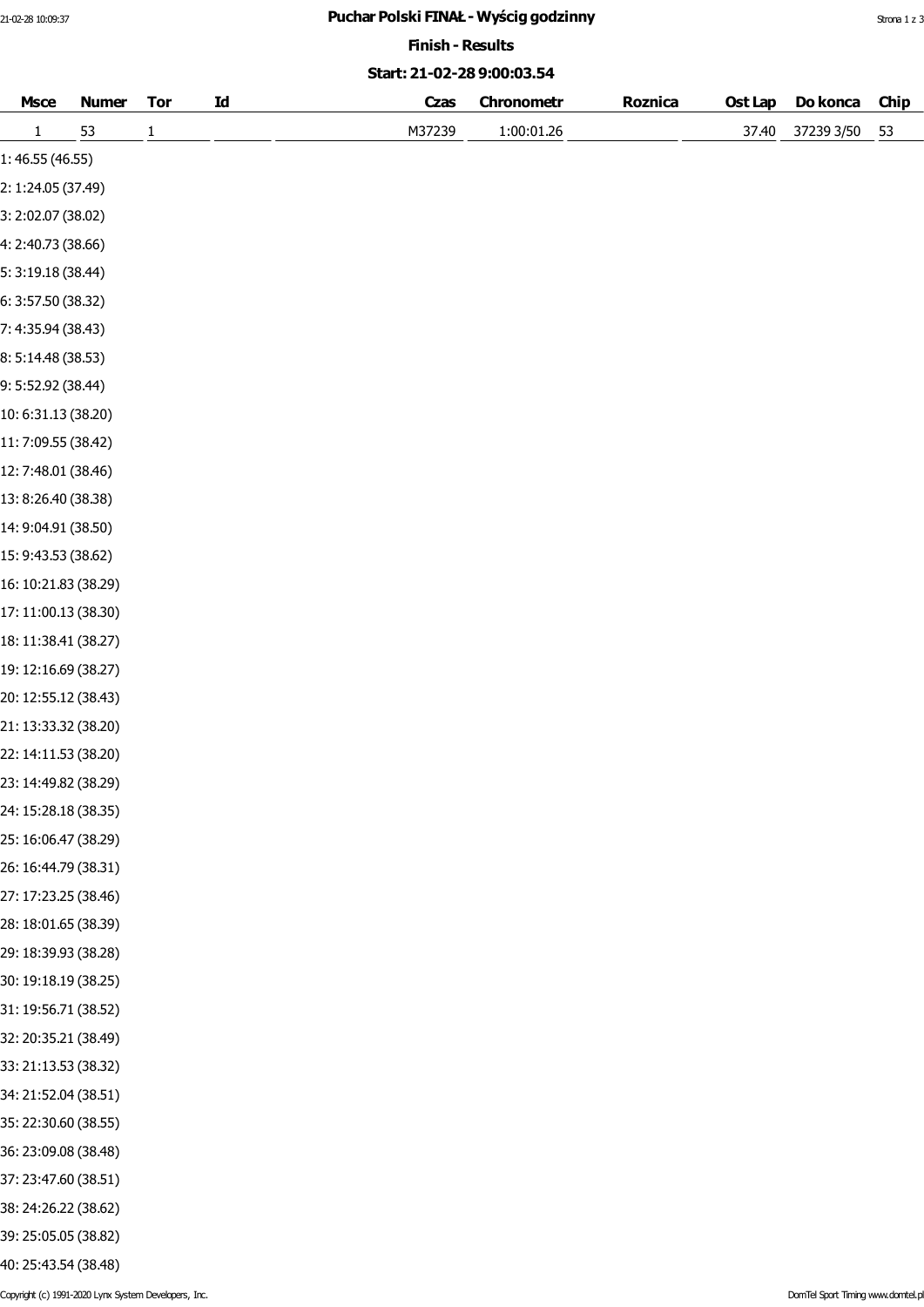# 21-02-28 10:09:37 **Puchar Polski FINAŁ - Wyścig godzinny Puchar Polski FINAŁ - Wyścig godzinny** Strona 2 z 3

Finish - Results

### Start: 21-02-28 9:00:03.54

| <b>Msce</b>          | <b>Numer</b> | <b>Tor</b>   | Id | Czas   | Chronometr | <b>Roznica</b> | Ost Lap | Do konca   | <b>Chip</b> |  |
|----------------------|--------------|--------------|----|--------|------------|----------------|---------|------------|-------------|--|
| $\mathbf{1}$         | 53           | $\mathbf{1}$ |    | M37239 | 1:00:01.26 |                | 37.40   | 37239 3/50 | 53          |  |
| 41: 26:23.55 (40.01) |              |              |    |        |            |                |         |            |             |  |
| 42: 27:02.17 (38.62) |              |              |    |        |            |                |         |            |             |  |
| 43: 27:40.60 (38.42) |              |              |    |        |            |                |         |            |             |  |
| 44: 28:19.23 (38.62) |              |              |    |        |            |                |         |            |             |  |
| 45: 28:57.77 (38.54) |              |              |    |        |            |                |         |            |             |  |
| 46: 29:36.42 (38.65) |              |              |    |        |            |                |         |            |             |  |
| 47: 30:15.16 (38.73) |              |              |    |        |            |                |         |            |             |  |
| 48: 30:53.84 (38.68) |              |              |    |        |            |                |         |            |             |  |
| 49: 31:32.47 (38.62) |              |              |    |        |            |                |         |            |             |  |
| 50: 32:11.16 (38.68) |              |              |    |        |            |                |         |            |             |  |
| 51: 32:50.04 (38.88) |              |              |    |        |            |                |         |            |             |  |
| 52: 33:28.65 (38.60) |              |              |    |        |            |                |         |            |             |  |
| 53: 34:07.55 (38.89) |              |              |    |        |            |                |         |            |             |  |
| 54: 34:45.94 (38.39) |              |              |    |        |            |                |         |            |             |  |
| 55: 35:24.53 (38.59) |              |              |    |        |            |                |         |            |             |  |
| 56: 36:03.15 (38.61) |              |              |    |        |            |                |         |            |             |  |
| 57: 36:41.77 (38.61) |              |              |    |        |            |                |         |            |             |  |
| 58: 37:20.59 (38.82) |              |              |    |        |            |                |         |            |             |  |
| 59: 37:59.52 (38.92) |              |              |    |        |            |                |         |            |             |  |
| 60: 38:38.42 (38.90) |              |              |    |        |            |                |         |            |             |  |
| 61: 39:18.62 (40.20) |              |              |    |        |            |                |         |            |             |  |
| 62: 39:57.29 (38.66) |              |              |    |        |            |                |         |            |             |  |
| 63: 40:36.13 (38.84) |              |              |    |        |            |                |         |            |             |  |
| 64: 41:15.14 (39.00) |              |              |    |        |            |                |         |            |             |  |
| 65: 41:53.88 (38.74) |              |              |    |        |            |                |         |            |             |  |
| 66: 42:32.51 (38.63) |              |              |    |        |            |                |         |            |             |  |
| 67: 43:11.49 (38.97) |              |              |    |        |            |                |         |            |             |  |
| 68: 43:50.46 (38.96) |              |              |    |        |            |                |         |            |             |  |
| 69: 44:29.50 (39.04) |              |              |    |        |            |                |         |            |             |  |
| 70: 45:08.44 (38.94) |              |              |    |        |            |                |         |            |             |  |
| 71: 45:47.49 (39.04) |              |              |    |        |            |                |         |            |             |  |
| 72: 46:26.49 (38.99) |              |              |    |        |            |                |         |            |             |  |
| 73: 47:05.36 (38.87) |              |              |    |        |            |                |         |            |             |  |
| 74: 47:44.25 (38.88) |              |              |    |        |            |                |         |            |             |  |
| 75: 48:22.99 (38.73) |              |              |    |        |            |                |         |            |             |  |
| 76: 49:03.89 (40.90) |              |              |    |        |            |                |         |            |             |  |
| 77: 49:42.89 (38.99) |              |              |    |        |            |                |         |            |             |  |
| 78: 50:21.90 (39.00) |              |              |    |        |            |                |         |            |             |  |
| 79: 51:01.02 (39.12) |              |              |    |        |            |                |         |            |             |  |
| 80: 51:40.09 (39.06) |              |              |    |        |            |                |         |            |             |  |